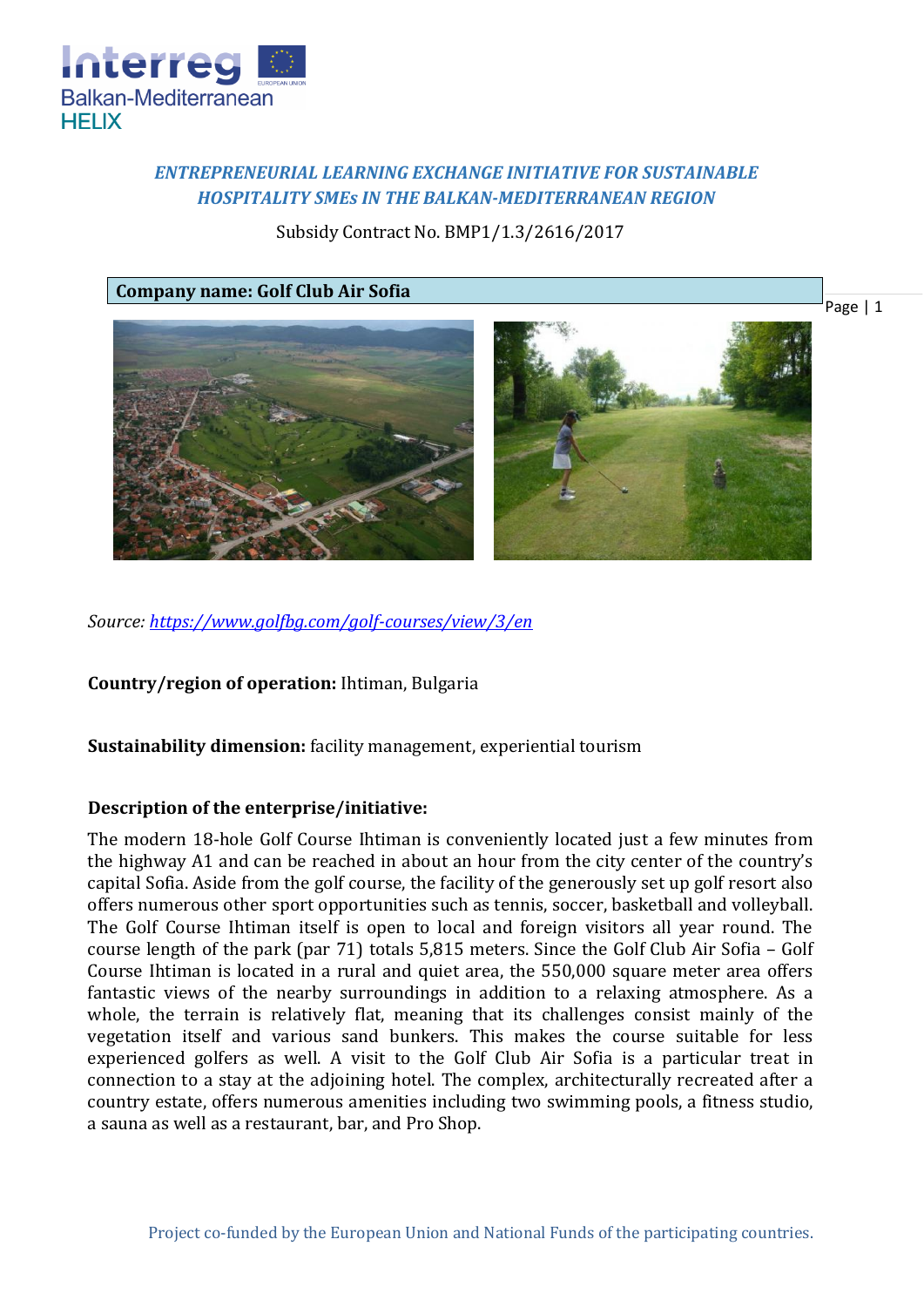

## **Social/ community impact sought:**

Providing opportunities for practicing golf in Bulgaria as at the same time a wide range of services to rest, work, hold meetings and conferences, and entertain.

**Stakeholders:** beginners and advanced golfers, local and foreign visitors

Page | 2

## **Approach applied:**

The golf course is meeting the global standards – 18 holes and par 71, S/I 71.2, Slope 131 and is situated less than hour away from the Bulgarian capital – Sofia in order to be as convenient for the citizens of Sofia and for the capital's visitors as possible. To add value to the product, the enterprise also include a grassed football ground of conventional dimensions, a basketball pitch, a volleyball playground, two tennis courts, two swimming pools, a riding-school, a fitness hall, sauna and solarium, two-field and automated bowls bowling, 6-place Jacuzzi, squash, billiard, a winter beer house, an open swimming pool, a children pool and conference rooms.

## **Innovation applied:**

The Golf Club Air Sofia in Ihtiman was the first professional golf club that was opened in Bulgaria. Besides, there is no other place in Bulgaria where you can have all in one – to play golf, football, basketball, volleyball, tennis, to ride thoroughbred horses, to rest, work, hold meetings and conferences, and entertain.

# **Social impact and business results achieved**:

As being the first golf course in Bulgaria, The Golf Club Air Sofia gave rise to the development of this sport in the country. Many of the current Bulgarian golfers have made their first steps in golf here. In addition many sport teams use the facilities to train and rest, as well as many companies choose the location for conducting business and teambuilding events.

### **Financial situation / sustainability of the business model:**

The sustainability of the business is ensured by the wide range of services and opportunities the complex provides. Thus, the target group of people who can benefit from the site and the services is illimitable.

### **Key success factors: Location, innovation and flexibility**

**Challenges and problems:** Golf is an expensive sport therefore there is a certain limitation on the people who want to practice it.